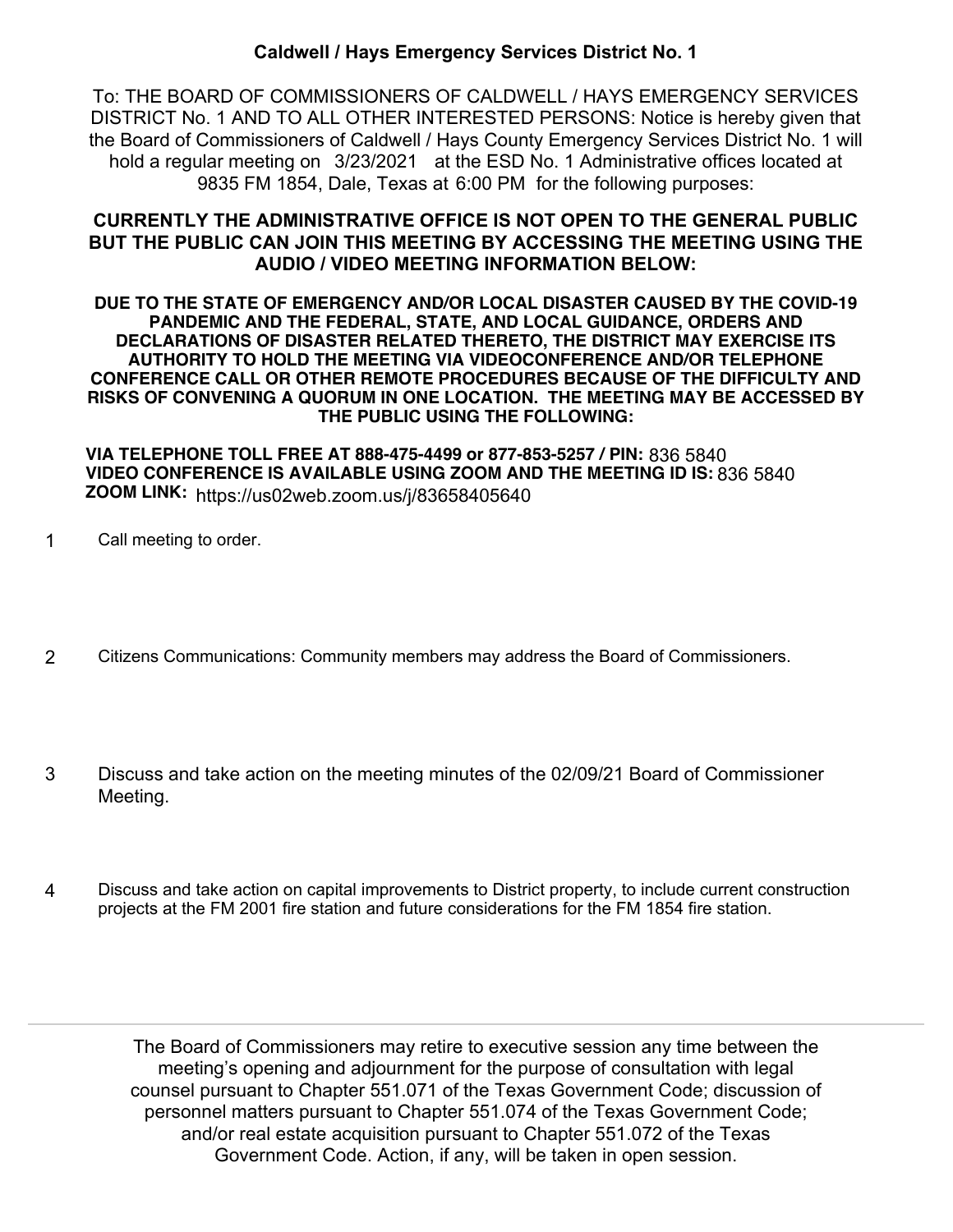## **Caldwell / Hays Emergency Services District No. 1**

To: THE BOARD OF COMMISSIONERS OF CALDWELL / HAYS EMERGENCY SERVICES DISTRICT No. 1 AND TO ALL OTHER INTERESTED PERSONS: Notice is hereby given that the Board of Commissioners of Caldwell / Hays County Emergency Services District No. 1 will hold a regular meeting on 3/23/2021 at the ESD No. 1 Administrative offices located at 9835 FM 1854, Dale, Texas at 6:00 PM for the following purposes:

# **CURRENTLY THE ADMINISTRATIVE OFFICE IS NOT OPEN TO THE GENERAL PUBLIC BUT THE PUBLIC CAN JOIN THIS MEETING BY ACCESSING THE MEETING USING THE AUDIO / VIDEO MEETING INFORMATION BELOW:**

**DUE TO THE STATE OF EMERGENCY AND/OR LOCAL DISASTER CAUSED BY THE COVID-19 PANDEMIC AND THE FEDERAL, STATE, AND LOCAL GUIDANCE, ORDERS AND DECLARATIONS OF DISASTER RELATED THERETO, THE DISTRICT MAY EXERCISE ITS AUTHORITY TO HOLD THE MEETING VIA VIDEOCONFERENCE AND/OR TELEPHONE CONFERENCE CALL OR OTHER REMOTE PROCEDURES BECAUSE OF THE DIFFICULTY AND RISKS OF CONVENING A QUORUM IN ONE LOCATION. THE MEETING MAY BE ACCESSED BY THE PUBLIC USING THE FOLLOWING:**

**VIA TELEPHONE TOLL FREE AT 888-475-4499 or 877-853-5257 / PIN:** 836 5840 **VIDEO CONFERENCE IS AVAILABLE USING ZOOM AND THE MEETING ID IS: 836 5840<br>TOOH! !!!!! ZOOM LINK:** https://us02web.zoom.us/j/83658405640

- Discuss and take action on fire chiefs report, to include, but not limited to; Training, Operations, Equipment and Response. 5
- 6 Discuss vaccine operation currently participating in at Circuit of Americas.
- 7 Discuss and take action related to a district fire code and related legislative efforts.
- 8 Discuss and take action related to the efficiency and reliability of 911 call processing.

The Board of Commissioners may retire to executive session any time between the meeting's opening and adjournment for the purpose of consultation with legal counsel pursuant to Chapter 551.071 of the Texas Government Code; discussion of personnel matters pursuant to Chapter 551.074 of the Texas Government Code; and/or real estate acquisition pursuant to Chapter 551.072 of the Texas Government Code. Action, if any, will be taken in open session.